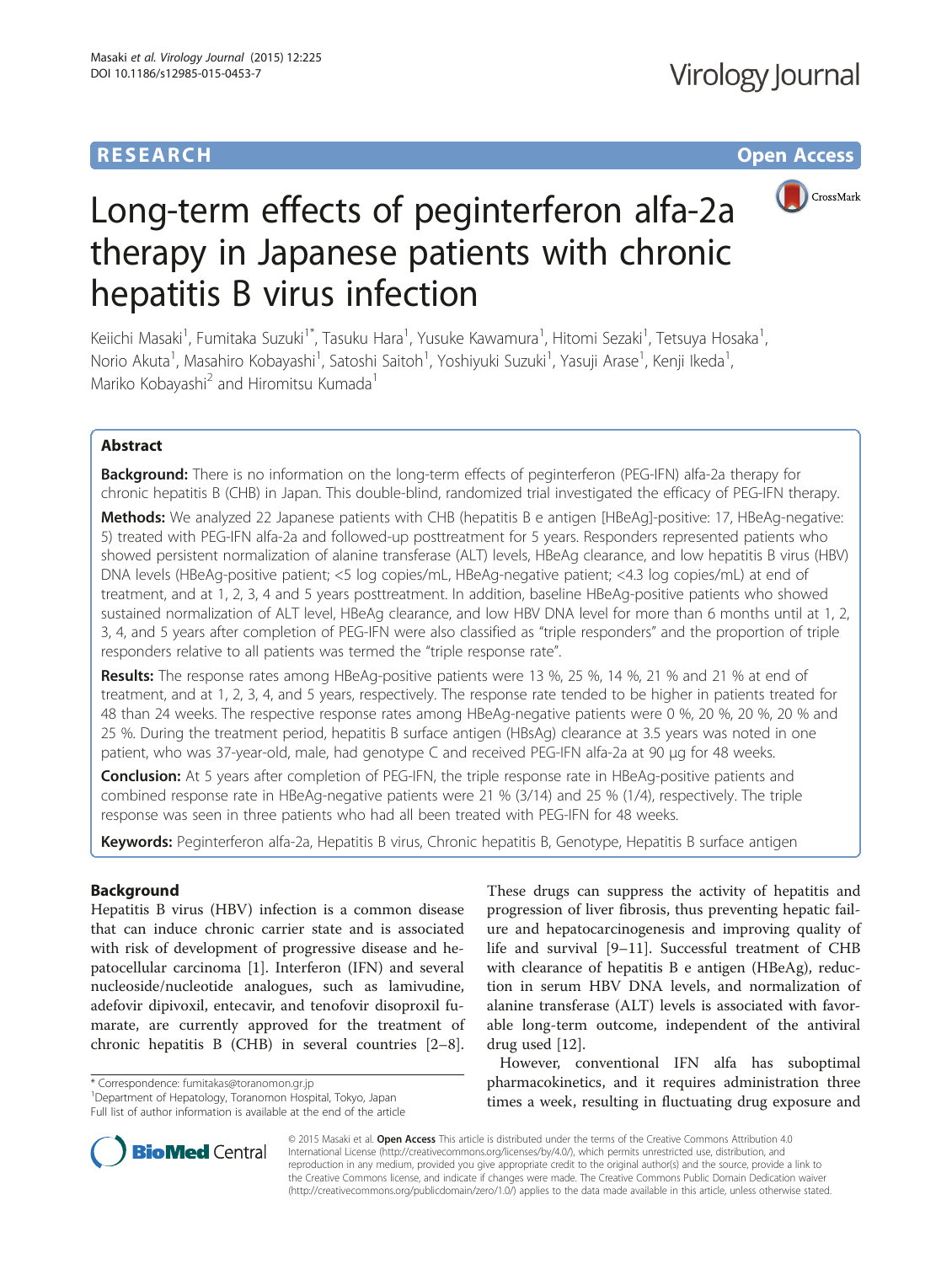<span id="page-1-0"></span>burden on patients [\[3](#page-7-0), [4\]](#page-7-0). On the other hand, one of the problems associated with the use of nucleoside/nucleotide analogues is the low HBeAg seroconversion rate [\[6](#page-7-0), [13\]](#page-8-0). Furthermore, protracted use of nucleoside/nucleotide analogues, such as lamivudine or adefovir dipivoxil, can increase the likelihood of drug resistance [\[4](#page-7-0), [5](#page-7-0), [14](#page-8-0)] and late adverse effects [[15](#page-8-0)].

Peginterferon (PEG-IFN) alfa-2a, prepared by attaching a large, branched, 40-kD polyethylene glycol molecule to IFN alfa-2a [\[16](#page-8-0)], has better pharmacokinetics than the conventional IFN alfa, allowing onceweekly dosing and maintenance of effective serum concentrations throughout the dosage interval [[17\]](#page-8-0). A randomized study of PEG-IFN alfa-2a therapy published in 2004 involving 537 HBeAg-negative adult patients treated for 48 weeks with either PEG-IFN alfa-2a or lamivudine, or a combination of the two, reported significantly higher posttreatment response rates with PEG-IFN alfa-2a compared with lamivudine alone. Furthermore, ALT normalization at 6 months posttreatment was noted in 59 % of patients treated with PEG-IFN alfa-2a, 60 % of patients treated with the combination of PEG-IFN alfa-2a and lamivudine, and 44 % of patients treated with lamivudine alone  $(P = 0.004, P = 0.003)$ , with 43 %, 44 %, 29 % rates of HBV DNA levels of  $\leq 20,000$  copies/ml at 6 months posttreatment, respectively  $(P = 0.007, P = 0.003)$  [\[18](#page-8-0)]. Another randomized study of 814 HBeAg-positive adult patients treated for 48 weeks with either PEG-IFN alfa-2a or lamivudine, or their combination published in 2004 showed significantly higher posttreatment response rate for PEG-IFN alfa-2a compared with lamivudine. HBV DNA level was ≤100,000 copies/ml at 6 months posttreatment in 32 % of patients treated with PEG-IFN alfa-2a, 34 % of those treated with the combination of PEG-IFN alfa-2a and lamivudine, and 22 % of those treated with lamivudine alone (P  $= 0.012$ ,  $P = 0.003$ ), with HBeAg seroconversion rates at 6 months posttreatment of 32 %, 27 %, 19 %, respectively  $(P < 0.001, P = 0.002)$  [[19](#page-8-0)].

Another long-term follow-up study of 315 of patients treated with either PEG-IFN alfa-2a or lamivudine, or their combination showed a higher rate of ALT normalization at 3 years posttreatment in patients treated with PEG-IFN alfa-2a (31 %) than with lamivudine alone (18 %,  $P = 0.032$ ), and HBV DNA levels of ≤10,000 copies/ml were noted in 28 % and 15 % of the patients, respectively  $(P = 0.039)$ . In addition, 8.7 % of those treated with PEG-IFN alfa-2acontaining regimen showed HBsAg clearance [[20\]](#page-8-0).

However, specific data on the long-term effects of PEG-IFN therapy particularly for Japanese patients are not available at present. The aim of the present study was to determine the long-term effects of PEG-IFN alfa2a administered for 24 or 48 weeks, at dose of 90 and 180 μg in Japanese patients with CHB.

#### Methods

## Patients

This double-blind, randomized trial included 22 Japanese patients (6 females and 16 males) who were chronically infected with HBV alone (confirmed HBsAg positivity for at least six months and negativity for other hepatitis viruses) and commenced PEG-IFN treatment between September 2007 and December 2008 at the Department of Hepatology, Toranomon Hospital (Table 1). Patients were included in this study if they aged more than 20 years, serum HBsAg-positive, HBsAb-negative by screening, high ALT twice within 180 days of enrolment, and confirmed CHB. In HBeAg-positive patients, the following criteria were also used for inclusion; positivity for DNA polymerase, with HBV DNA ≥5.7 log copies/ml. The following criteria were also used for inclusion of HBeAgnegative patients; negativity for HBeAg, with HBV DNA ≥5.0 log copies/ml. All patients were confirmed to have HBV hepatitis and not other vectors, such as infection with hepatitis C virus or autoimmune hepatitis. None had history of drug abuse or alcoholic hepatitis. The exclusion criteria were neutrophil count <1,500/mm3 , platelet count < 90,000/mm<sup>3</sup>, hemoglobin concentration <10 g/dL, decompensated liver disease, history of organ transplantation, creatinine clearance <50 ml/min, severe psychiatric disease, diabetes requiring pharmacotherapy, poorly controlled hypertension, malignancy, severe or chronic cardiac or pulmonary disease, immunologically-mediated

Table 1 Characteristics of patients at commencement of interferon therapy

| Demographic data                          |                      |
|-------------------------------------------|----------------------|
| n                                         | 22                   |
| Sex, (female/male)                        | 6/16                 |
| Age, years (range)                        | $33(22 - 50)$        |
| Previous treatment with interferon        | 6(27.2%)             |
| Previous treatment with nucleoside analog | 1(1.7%)              |
| Laboratory Data                           |                      |
| Aspartate aminotransferase, IU/L (range)  | 58 (28 - 237)        |
| Alanine aminotransferase, IU/L (range)    | $111(41-397)$        |
| Bilirubin, mg/dL (range)                  | $0.7$ $(0.3-1.6)$    |
| Albumin, g/dL (range)                     | $3.9(3.5-4.4)$       |
| Platelets, $\times 10^3/\mu L$ (range)    | 196 (106-306)        |
| HBsAg, (IU/ml)                            | 2370 (22.1-75500)    |
| Serum HBV DNA, log copies/mL (range)      | 7.6 (5.3 to $>7.6$ ) |
| HBeAg, positive/negative                  | 17/5                 |
| HBV genotype (A/B/C)                      | 2/2/18               |

Data are median and (range) or number and (percentage) HBV hepatitis B virus, HBeAg Hepatitis B e antigen, ND not done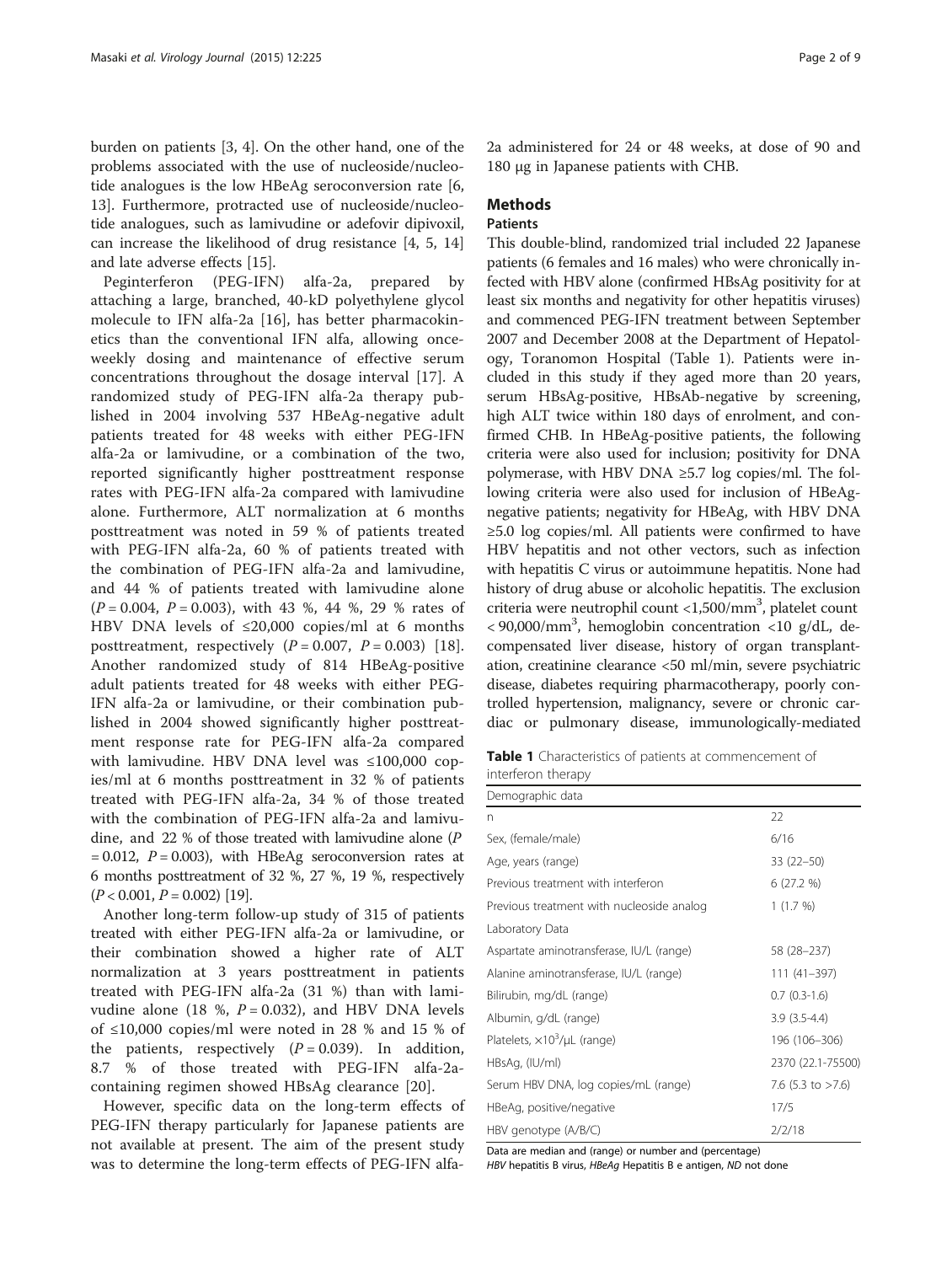disease, stroke or retinopathy and previous treatment with pegylated INF.

The study was conducted in accordance with the ethical principles of the Declaration of Helsinki and was approved by the Toranomon Hospital Ethical Committee. Informed consent was obtained from each patient.

#### Interferon therapy and assessment of response to therapy

Of the 22 patients included in this study, 17 were HBeAg-positive and 5 were HBeAg-negative. The 17 HBeAg-positive patients were randomly assigned to receive PEG-IFN alfa-2a (PEGASYS: Hoffmann-La Roche Inc., Basel, Switzerland) at either 90 μg for 24 weeks  $(n = 4)$  or 48 weeks  $(n = 4)$ , 180 µg for 24 weeks  $(n = 5)$ , or 48 weeks ( $n = 4$ ). The 5 HBeAg-negative patients were randomly assigned to receive PEG-IFN alfa-2a at either 90 μg (*n* = 3) or 180 μg (*n* = 2) for 48 weeks.

The number of responders was evaluated at the end of each treatment, and at 0.5, 1, 2, 3, 4, and 5 years after completion of PEG-IFN alfa-2a. Among the HBeAgpositive patients at baseline, responders were defined as patients who showed normalization of serum ALT level (normal level: 6–30 IU/L), HBeAg clearance, and low HBV DNA level (<5 log copies/mL) at the end of completion of PEG-IFN alfa-2a treatment. In addition, baseline HBeAg-positive patients who showed sustained normalization of ALT level, HBeAg clearance, and low HBV DNA level for more than 6 months until each point at 0.5, 1, 2, 3, 4, and 5 years after completion of PEG-IFN alfa-2a were also classified as "triple responders" and the proportion of triple responders relative to all patients was termed the "triple response rate". Among baseline HBeAg-negative patients, responders were defined as those who showed sustained normalization of ALT level and low HBV DNA level (<4.3 log copies/mL) for more than 6 months until each point after completion of PEG-IFN alfa-2a therapy. In addition, baseline HBeAg-negative patients who showed sustained normalization of ALT level and low HBV DNA level for more than 6 months until each point at 0.5, 1, 2, 3, 4, and 5 years after completion of PEG-IFN alfa-2a were also classified as "Combined responders".

All patients not considered responders were labeled as "non-responders." Patients who were switched to other therapies (IFN or nucleoside/nucleotide analogues) after completion of the study were also considered nonresponders.

#### Blood tests and serum viral markers

Routine biochemical tests were performed monthly using standard procedures during treatment and the first 12 months following IFN therapy and at least every 2 months thereafter. Levels of HBsAg, HBeAg, and antiHBe were determined using enzyme-linked immunosorbent assay (ELISA) using a commercial kit (HBeAg EIA; Institute of Immunology, Tokyo) or Chemiluminescent Enzyme Immunoassay (CLEIA; Lumipulse System, Fujirebio, Inc. Tokyo). HBV DNA levels were measured using COBAS TaqMan HBV Test; v1.0 or v2.0, (Roche Diagnostics K.K., Tokyo).

#### HBV genotype

The major genotypes of HBV were determined using ELISA (Institute of Immunology, Tokyo) or PCR-invader assay (BML, Inc) according to the method described by Usuda et al. [\[21\]](#page-8-0) and Tadokoro et al. [[22\]](#page-8-0).

#### Results

## Study population

The majority of patients were male  $(n = 16, 73, 9)$ , and infected with HBV genotype C ( $n = 18$ , 82 %). The baseline characteristics of the patients are summarized in Table [1.](#page-1-0) Although few patients had genotypes A and B, the distribution of HBV genotype was similar in patients with CHB who received care in our hospital, with a follow-up period of more than 2 years [\[23\]](#page-8-0). Two of 2 patients with genotype A, 1 of 2 with genotype B, 14 of 18 with genotype C were HBeAg-positive at the commencement of treatment. At 5 years after completion of PEG-IFN, 11 patients in HBeAg-positive case, and 4 patients in HBeAg-negative case were switched to other treatments. Three HBeAg-positive patients did not complete the follow-up. Eleven patients of the HBeAg-positive group were switched to another treatment (5 patients: entecavir, 6 patients: conventional IFN alfa therapy) from one to four years after PEG-IFN alfa-2a. Four patients of the HBeAg-negative group were switched to another treatment (2 patients: entecavir, 2 patients: conventional IFN alfa therapy) from one to two years after PEG-IFN alfa-2a. Adverse events, such as diarrhea and neutropenia, were noted in some of the patients, but there were no serious adverse events that required cessation of treatment and all patients completed the study without discontinuation of the allocated therapy.

#### Response of HBeAg-positive patients to PEG-IFN alfa-2a therapy

ALT normalization among HBeAg-positive patients was noted in 12 % (2/17), 29 % (5/17), 19 % (3/16), 31 % (5/ 16), 21 % (3/14), 21 %(3/14) and 21 % (3/14) at the end of treatment, and at 0.5, 1, 2, 3, 4, and 5 years after completion of PEG-IFN alfa-2a, respectively. The rate of HBeAg seroconversion was 24 % (4/17), 24 % (4/17), 25 % (4/16), 25 % (4/16), 21 % (3/14), 21 % (3/14) and 21 % (3/14), respectively. The rate of low HBV level (<5 log copies/mL) was 41 % (7/17), 18 % (3/17), 19 % (3/16), 31 % (5/16), 21 % (3/14), 21 % (3/14)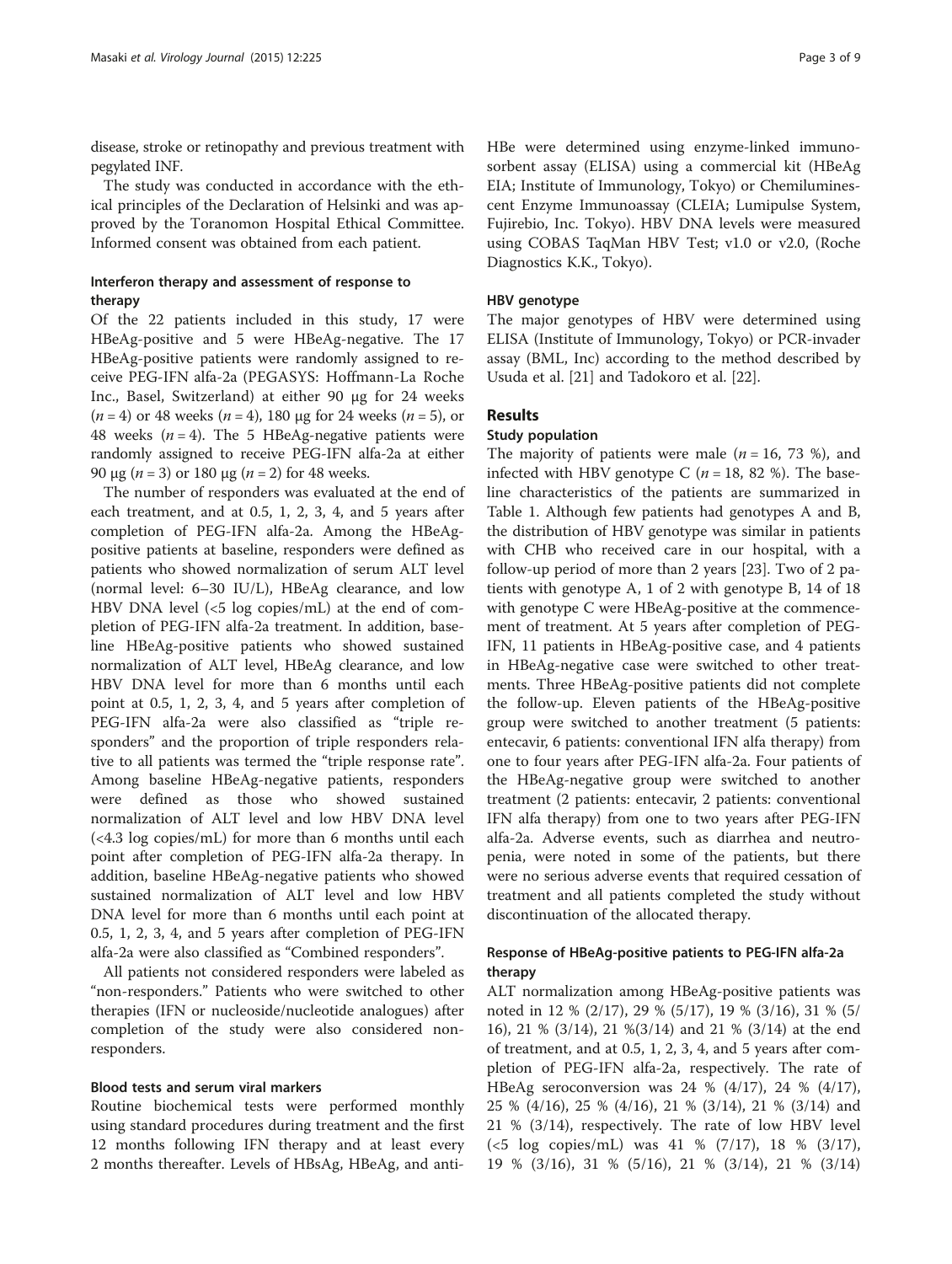and 21 % (3/14), respectively (Table 2). The triple response rate was 6 % (1/17), 6 % (1/17), 13 % (2/16), 25 % (4/16), 14 % (2/14), 21 % (3/14) and 21 % (3/14), respectively. Among the patients who achieved the triple response at 2 years, one patient did not complete the follow-up and another patient had ALT rebound (up to 32 IU/L). Two of 3 patients who achieved triple response at 5 years after completion of PEG-IFN were genotype C and the other was genotype A. At more than 2 years after completion of PEG-IFN alfa-2a, the rates of ALT normalization, HBeAg seroconversion, low HBV level (<5 log copies/mL), and triple response rate tended to be higher in patients treated for 48 weeks with PEG-IFN alfa-2a than 24 weeks. The three patients who achieved triple response were young (range, 26–34 years), had high titer of ALT, low titer of HBeAg, and received PEG-IFN alfa-2a treatment for 48 weeks (Table [3\)](#page-4-0).

#### Response of HBeAg-negative patients to PEG-IFN alfa-2a therapy

ALT normalization among HBeAg-negative patients was noted in 40 % (2/5), 60 % (3/5), 60 % (3/6), 20 % (1/5), 20 % (1/5), 20 % (1/5) and 25 % (1/4) at the end of treatment, and at 0.5, 1, 2, 3, 4, and 5 years after completion of PEG-IFN alfa-2a, respectively. Furthermore, the respective rates of low HBV level (<4.3 log copies/mL) were 80 % (4/5), 20 % (1/5), 0 % (0/5), 20 % (1/5), 20 % (1/5), 20 % (1/5) and 25 % (1/4) (Table [4\)](#page-4-0). The combined

Table 2 Response of HBeAg-positive patients to various doses and duration of PEG-IFN alfa-2a therapy analyzed according to endpoint

| Dose/Duration and           | <b>EOT</b> | Time after end of treatment (years) |     |               |     |     |     |  |
|-----------------------------|------------|-------------------------------------|-----|---------------|-----|-----|-----|--|
| endpoint                    |            | 0.5                                 | 1   | $\mathcal{P}$ | 3   | 4   | 5   |  |
| 90 µg / 24 week             |            |                                     |     |               |     |     |     |  |
| ALT normalization           | 1/4        | 0/4                                 | 0/4 | 0/4           | 0/4 | 0/4 | 0/4 |  |
| HBeAg seroconversion        | 0/4        | 0/4                                 | 0/4 | 0/4           | 0/4 | 0/4 | 0/4 |  |
| Low HBV (<5 log copies/mL)  | 0/4        | 0/4                                 | 0/4 | 0/4           | 0/4 | 0/4 | 0/4 |  |
| 180 µg / 24 week            |            |                                     |     |               |     |     |     |  |
| ALT normalization           | 0/4        | 0/4                                 | 0/4 | 1/4           | 0/3 | 0/3 | 0/3 |  |
| HBeAg seroconversion        | 0/4        | 0/4                                 | 1/4 | 1/4           | 0/3 | 0/3 | 0/3 |  |
| Low HBV (<5 log copies/mL)  | 2/4        | 0/4                                 | 1/4 | 2/4           | 0/3 | 0/3 | 0/3 |  |
| 90 µg/48 week               |            |                                     |     |               |     |     |     |  |
| ALT normalization           | 0/4        | 2/4                                 | 1/3 | 2/3           | 1/3 | 2/3 | 2/3 |  |
| HBeAg seroconversion        | 1/4        | 1/4                                 | 1/3 | 2/3           | 2/3 | 2/3 | 2/3 |  |
| Low HBV (<5 log copies/mL)  | 1/4        | 2/4                                 | 1/3 | 2/3           | 2/3 | 2/3 | 2/3 |  |
| 180 µg/48 week              |            |                                     |     |               |     |     |     |  |
| ALT normalization           | 1/5        | 3/5                                 | 2/5 | 2/5           | 2/4 | 1/4 | 1/4 |  |
| HBeAg seroconversion        | 3/5        | 3/5                                 | 2/5 | 1/5           | 1/4 | 1/4 | 1/4 |  |
| Low HBV (<5 log copies/mL)  | 4/5        | 1/5                                 | 1/5 | 1/5           | 1/4 | 1/4 | 1/4 |  |
| <b>EOT</b> end of treatment |            |                                     |     |               |     |     |     |  |

response rate was 40 % (2/5), 20 % (1/5), 0 % (0/5), 20 % (1/5), 20 % (1/5), 20 % (1/5), and 25 % (1/4), respectively. The single patient who achieved combined response at 3 years after completion of PEG-IFN was genotype C. Only one patient who received PEG-IFN alfa-2a at 90 μg for 48 weeks achieved ALT normalization and low HBV level (<4.3 log copies/mL) at more than 2 years after completion of PEG-IFN.

#### HBsAg seroclearance

At 3.5 years, HBsAg clearance occurred in one male patient who was 37 years old, had genotype C and was treated with PEG-IFN alfa-2a at 90 μg for 48 weeks. In this patient, ALT and HBV-DNA levels decreased during the treatment period (ALT: from 182 at baseline to 38 IU/ml, HBV-DNA: from 6.6 to 4.1 log copies/ml, respectively). However, their levels gradually increased from the end of treatment to 8 weeks posttreatment (ALT: from 38 to 209 IU/ml, HBV-DNA: from 4.1 to 5.9 log copies/ml), but then decreased again up to 5 years (ALT: 20 IU/ml, HBV-DNA: <1.5 log copies/ml) [Fig. [1](#page-5-0)]. None of the other patients showed HBsAg seroclearance.

#### ALT levels during follow-up

We defined ALT rebound as elevation of ALT level at posttreatment to ≥100 IU/ml than the nadir. Figure [2a](#page-5-0) [and b](#page-5-0) show ALT levels during and after PEG-IFN alfa-2a treatment with and without ALT rebound. Among the 17 HBeAg-positive patients, 10 showed ALT rebound, while 3 of the 5 (60 %) HBeAg-negative patients showed ALT rebound. Among these 10 patients, one of six (17 %) patients who received PEG-IFN alfa-2a for 24 weeks, achieved HBeAg seroconversion and had persistently low HBV DNA level  $\langle$  <5 log copies/mL). Two of 4 (50 %) patients who received PEG-IFN alfa-2a for 48 weeks achieved HBeAg seroconversion and had persistently low HBV levels (<5 log copies/mL). On the other hand, among HBeAg-positive patients who did not show ALT rebound, one of 2 patients who received PEG-IFN alfa-2a for 24 weeks had persistently low HBV level  $\langle$  <5 log copies/mL), and two of the 5 (40 %) patients who received PEG-IFN alfa-2a for 48 weeks achieved HBeAg seroconversion and had persistently low HBV levels (<5 log copies/mL). The baseline ALT levels of the patients who did not show ALT rebound and achieved HBeAg seroconversion were higher than 200 IU/L. Among the HBeAg-negative patients, 3 of the 5 patients showed ALT rebound and had low HBV DNA levels.

#### Clinical course

The clinical course is illustrated in Fig. [3.](#page-6-0) Among the 17 HBeAg-positive patients, 5 achieved HBeAg seroconversion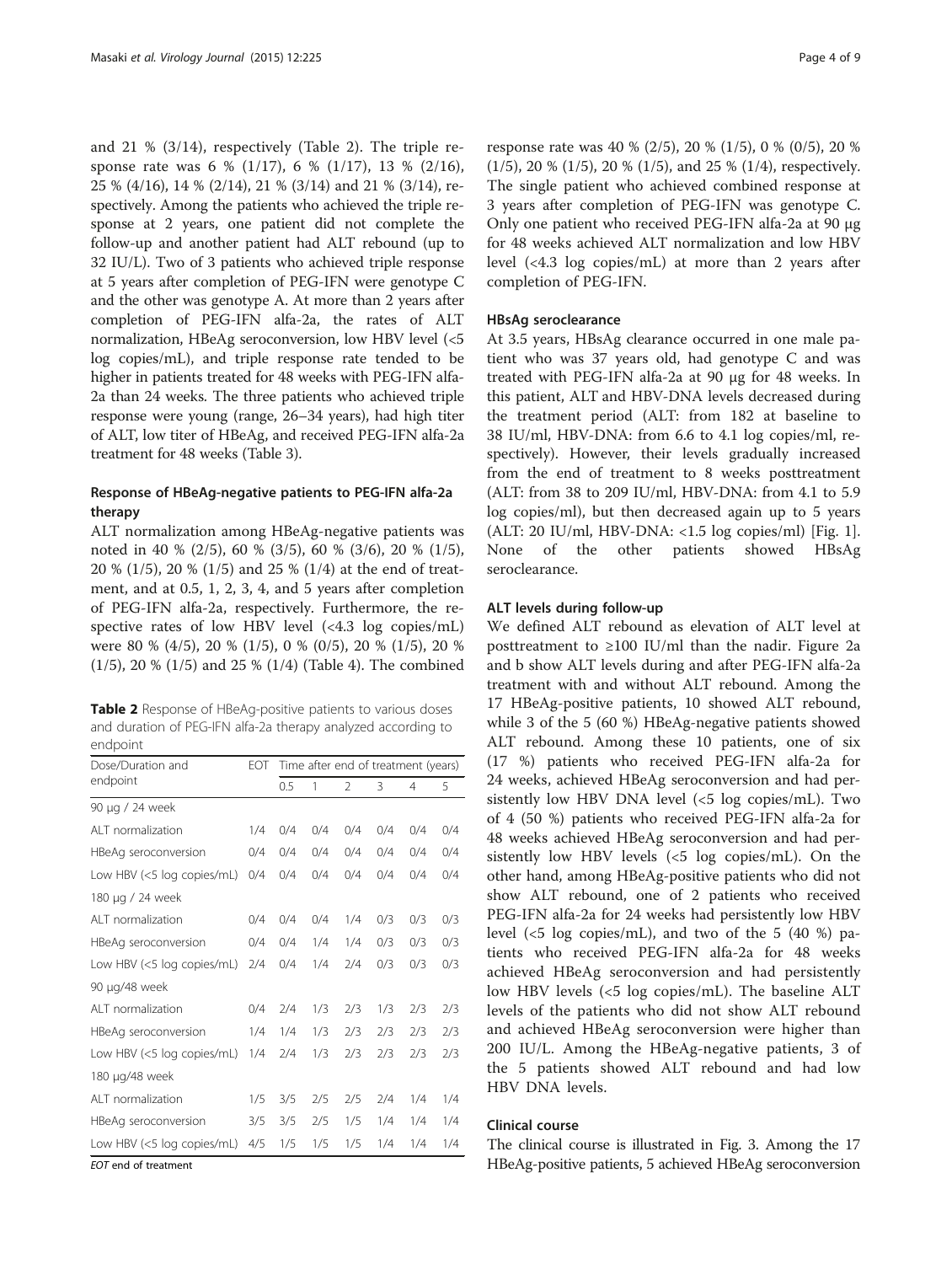| <b>TWATE</b> CHINGH TORONOS OF WHOO POWERTS THIS OCHIC FOR WIND TOSPONSE. |                          |  |                                           |                                     |              |                                 |                                          |                                 |  |  |
|---------------------------------------------------------------------------|--------------------------|--|-------------------------------------------|-------------------------------------|--------------|---------------------------------|------------------------------------------|---------------------------------|--|--|
| Number                                                                    | age (years)/sex genotype |  | Pretreatment HBV<br>titer (log copies/mL) | Pretreatment<br>HBsAg titer (IU/ml) | <b>HBeAa</b> | Dose of<br>$PEG-IFN$ ( $\mu$ g) | Duration of PEG-IFN<br>treatment (weeks) | Pretreatment<br>AST/ALT (IU/ml) |  |  |
|                                                                           | 26/male                  |  | 7.6                                       | 4470                                | positive     | - 180                           | 48                                       | 47/123                          |  |  |
|                                                                           | 30/female                |  | 5.3                                       | 1000                                | positive 90  |                                 | 48                                       | 45/62                           |  |  |
|                                                                           | 34/male                  |  | /6                                        | 881                                 | positive 90  |                                 | 48                                       | 37/397                          |  |  |

<span id="page-4-0"></span>Table 3 Clinical features of three patients who achieved triple response

(3 patients during treatment and 2 posttreatment; 1 at 1 year posttreatment and 1 at 2 year posttreatment). Three of the 5 HBeAg seroconverted patients achieved triple response. Among the 12 patients who did not achieve HBeAg seroconversion, 11 were switched to another treatment (5 patients: entecavir, 6 patients: conventional IFN alfa therapy). Specifically, of the 4 patients who were treated with PEG-IFN alfa-2a at 90 μg for 24 weeks, 1 and 3 were switched to entecavir and conventional IFN, respectively. Furthermore, among the 3 patients who received PEG-IFN alfa-2a at 180 μg for 24 weeks, 1 and 2 were switched to entecavir and conventional IFN, respectively. The single patient who received PEG-IFN alfa-2a at 90 μg for 48 weeks was switched to conventional IFN and the 3 patients who received PEG-IFN alfa-2a at 180 μg for 48 weeks were switched to entecavir. Among them, HBeAg seroconversion was noted in 4 of the 5 patients who were treated with entecavir and 3 of 6 patients who received IFN therapy. Among HBeAg-negative patients, 4 of 5 patients were switched to another treatment; entecavir  $(n = 2)$ , conventional IFN alfa therapy  $(n = 2)$ . Furthermore, those who received PEG-IFN alfa-2a at 90 μg for 48 weeks, 2 were switched to entecavir and 2 to conventional IFN. The two patients who received PEG-IFN alfa-2a at 180 μg for 48 weeks were switched to entecavir  $(n = 1)$  and conventional IFN  $(n = 1)$ . All patients who were switched to NAs treatment had low HBV levels (under the measurement range) during treatment with nucleoside analogs (NA).

#### **Discussion**

The goal of antiviral therapy in CHB is to prevent liver failure and hepatocarcinogenesis by suppressing the activity of hepatitis, progression of liver fibrosis, and improvement of life expectancy and quality of life. The long-term goal of this therapy is elimination of HBsAg. On the other hand, the short-term goals of antiviral treatment are persistent normalization of ALT, HBeAg negativity, and suppression of HBV-DNA replication.

PEG-IFN alfa-2a, like conventional IFN alfa, has a dual immunomodulatory and antiviral modes of action. In Japan, since 1988, 4-week treatment with IFN is fully covered by the Government-based universal healthcare system. Furthermore, since 2002, 24-week treatment, and since 2011, 48-week PEG-IFN treatment were introduced. One randomized study [[24\]](#page-8-0) reported an increase in triple response (HBeAg seroconversion, HBV DNA <5 log copies/ml and ALT normalization) rate at 24 weeks post-treatment in HBeAg-positive patients, and that such response correlated with the dose and duration of treatment (PEG-IFN alfa-2a at 90 μg for 24 weeks: 4.9 %, PEG-IFN alfa-2a at 180 μg for 24 weeks: 9.8 %, PEG-IFN alfa-2a at 90 μg for 48 weeks: 17.1 %, PEG-IFN alfa-2a at 180 μg for 48 weeks:19.5 %). Among HBeAg-negative patients, treatment with PEG-IFN alfa-2a at 90 μg and 180 μg for 48 weeks resulted in 37.5 % and 37.9 % HBV DNA suppression (<4.3 log copies/ml at 24 weeks posttreatment), respectively. However, there are no data on the long-term response to PEG-IFN alfa-2a treatment in Japanese patients with CHB, and thus the present study is the first that documents the long-term outcome of treatment with PEG-IFN alfa-2a in Japanese patients with CHB.

We reported in a previous study that HBeAg, HBV-DNA level, age, sex, IFN pretreatment, duration of treatment, and levels of albumin and aspartate transaminase (AST) were important determinants of the long-term

Table 4 Response of HBeAg-negative patients to various doses and duration of PEG-IFN alfa-2a therapy analyzed according to endpoint

| Dose/duration and endpoint   | EOT | Time after end of treatment (years) |     |     |     |     |     |  |  |
|------------------------------|-----|-------------------------------------|-----|-----|-----|-----|-----|--|--|
|                              |     | 0.5                                 |     |     | ₹   | 4   |     |  |  |
| 90 µg/48 week                |     |                                     |     |     |     |     |     |  |  |
| ALT normalization            | 1/3 | 1/3                                 | 1/3 | 1/3 | 1/3 | 1/3 | 1/2 |  |  |
| Low HBV (<4.3 log copies/mL) | 2/3 | 1/3                                 | 0/3 | 1/3 | 1/3 | 1/3 | 1/2 |  |  |
| 180 µg/48 week               |     |                                     |     |     |     |     |     |  |  |
| ALT normalization            | 1/2 | 2/2                                 | 2/2 | 0/2 | 0/2 | 0/2 | 0/2 |  |  |
| Low HBV (<4.3 log copies/mL) | 2/2 | 0/2                                 | 0/2 | 0/2 | 0/2 | 0/2 | 0/2 |  |  |
|                              |     |                                     |     |     |     |     |     |  |  |

EOT end of treatment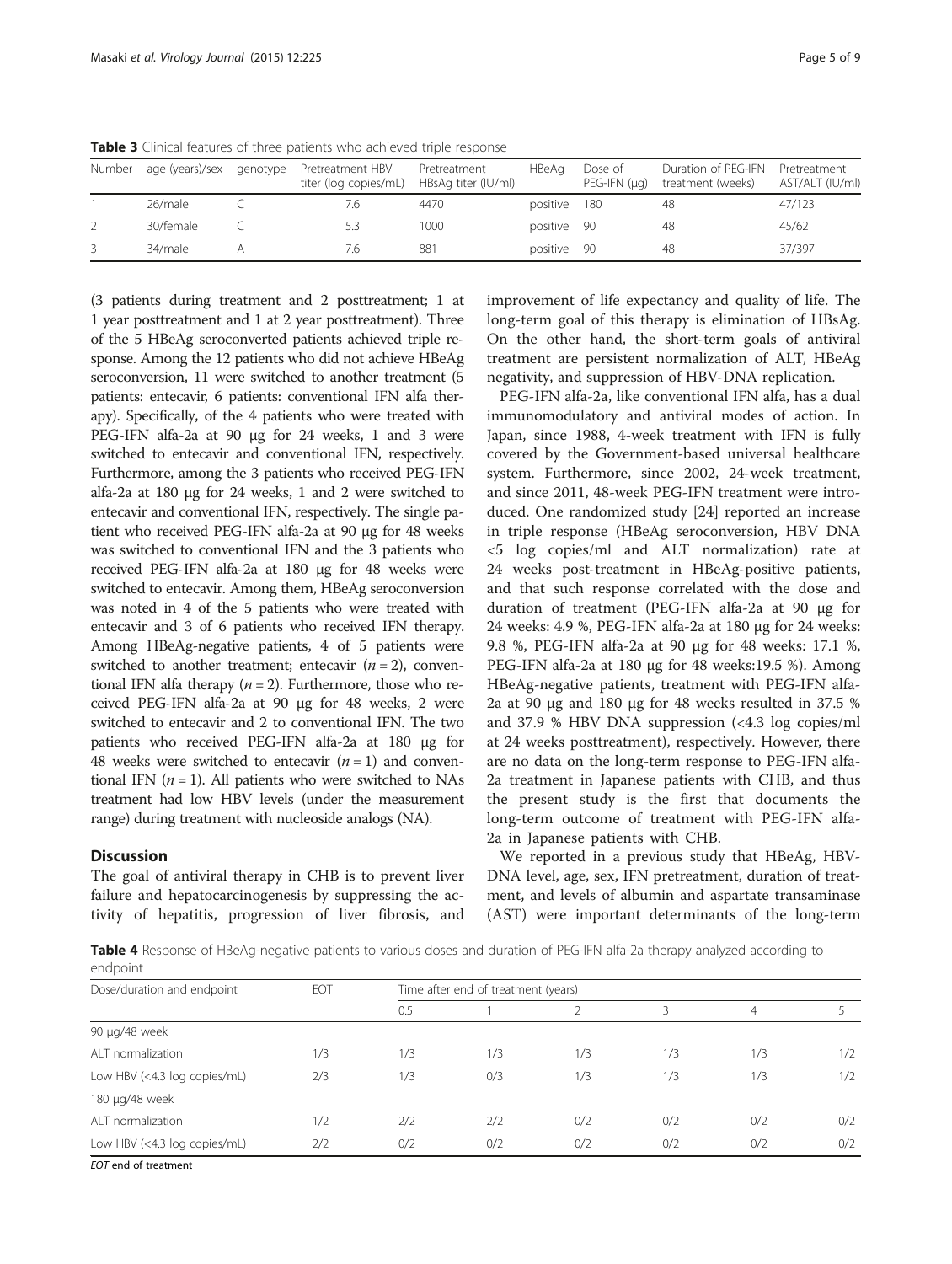<span id="page-5-0"></span>

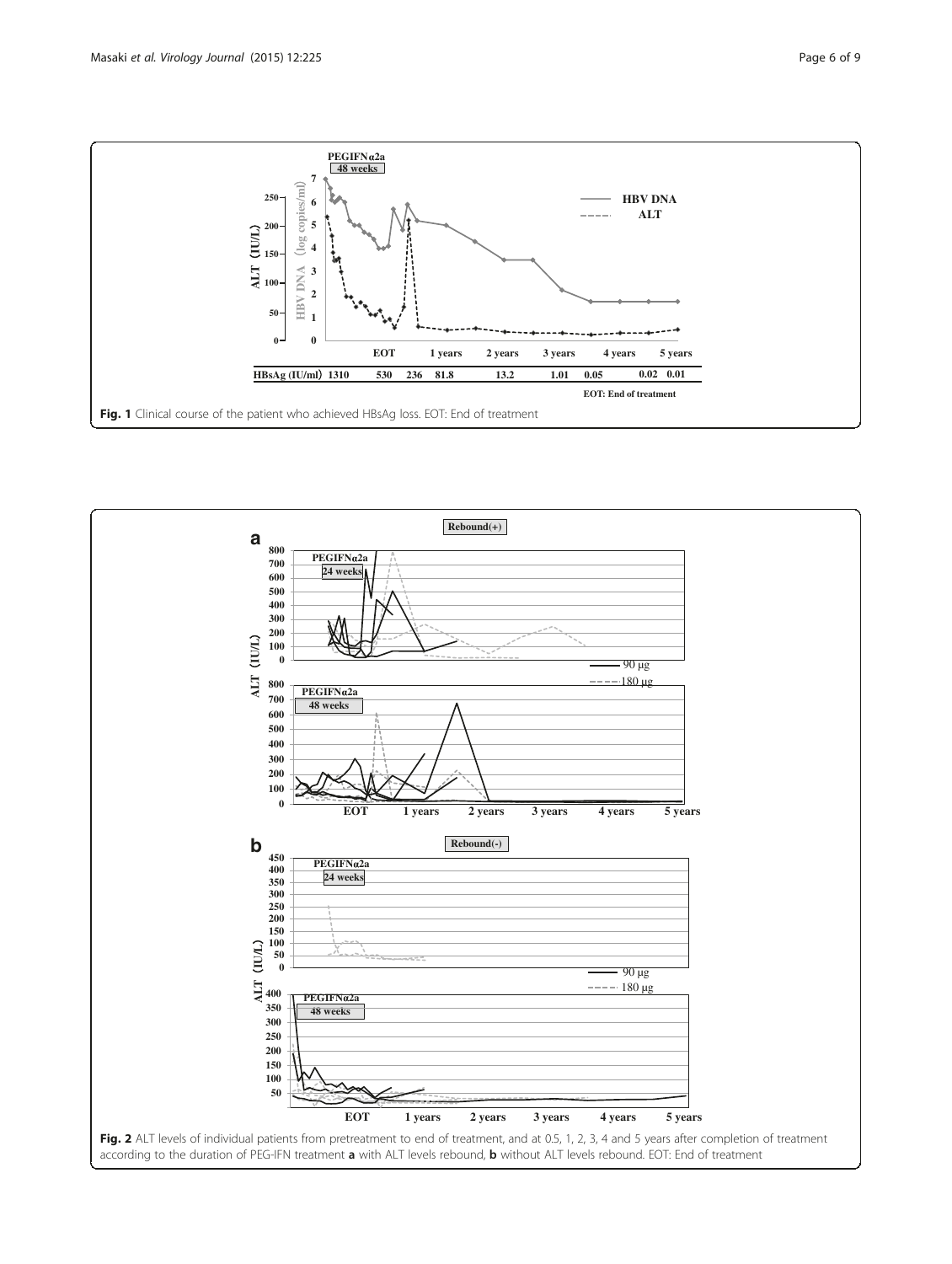

<span id="page-6-0"></span>

response to IFN, and that non-C genotype was an important factor in HBeAg-positive patients [\[2](#page-7-0)]. In the NEPTUNE study, Liaw et al. [[25\]](#page-8-0) reported that treatment with PEG-IFN alfa-2a at 180 μg for 48 weeks was the most efficacious and beneficial treatment regimen for HBeAg-positive patients predominantly infected with genotypes B or C, compared with lower doses and shorter durations. Following that study, PEG-IFN alfa-2a at 180 μg for 48 weeks became the standard method of treatment for CHB in Europe and the US [[9,](#page-7-0) [26](#page-8-0)]. Previous studies also reported that older age [\[27](#page-8-0), [28\]](#page-8-0), female sex [\[27](#page-8-0)], high titer of ALT [[24\]](#page-8-0), low HBV-DNA levels [[19, 25, 27, 28\]](#page-8-0), HBsAg [\[25](#page-8-0)], genotype A (compared to genotype D) [\[27](#page-8-0), [28\]](#page-8-0), and IL28B (major) [\[28](#page-8-0)] also influenced the response to PEG-IFN alfa-2a therapy in HBeAg-positive patients. Furthermore, younger age [\[29](#page-8-0)], female sex [[29\]](#page-8-0), high titer of ALT [[20](#page-8-0), [29\]](#page-8-0), low HBV-DNA levels [\[29](#page-8-0)], genotypes B or C (compared to genotype D) [[29](#page-8-0)] influenced the response to PEG-IFN therapy in HBeAg-negative patients. In the present study, triple response was noted in three HBeAg-positive patients treated for 48 weeks. These patients were young (range 26–34 years), had high titers of ALT, low titers of HBeAg, and received PEG-IFN alfa-2a treatment for 48 weeks. These findings are similar to those reported in the above previous studies, although there were no dose-related differences. Further, in the present study, two of 3 patients were males, which was different from the above previous studies. The reason for the different finding was considered the small sample size, especially only one female received PEG-IFN alfa-2a treatment for 48 weeks.

Marcellin et al. [\[17](#page-8-0)] reported that persistently low level of HBV-DNA is associated with HBsAg clearance during the posttreatment period. In the present study, 3 of 14 (21 %) HBeAg-positive patients achieved low HBV levels

 $(<5 \log \text{copies/mL})$  at 5 years after completion of PEG-IFN, and could potentially show HBsAg clearance. HBsAg clearance was observed in one HBeAg-negative patient treated with PEG-IFN alfa-2a at 90 μg for 48 weeks. HBV-DNA levels in this patient decreased during the treatment period, and gradually decreased after the rebound up to 5 years. In this patient, the low HBV-DNA level and HBsAg clearance during the posttreatment period were considered to be due to the sustained long-term effects of PEG-IFN alfa-2a. We defined ALT rebound at posttreatment as elevated ALT to ≥100 IU/ml than the nadir. We examined ALT levels in patients with [Fig. [2a\]](#page-5-0) and without [Fig. [2b\]](#page-5-0) rebound for each dose and treatment duration. ALT flares during IFN therapy were reported to be associated with high virological response [\[30\]](#page-8-0). In the present study, HBeAgpositive patients with ALT rebound achieved higher rate of HBeAg seroconversion and low HBV levels (<5 log copies/mL) among those treated with PEG-IFN alfa-2a for 48 weeks compared to those who were treated for 24 weeks. This finding was considered to be due to changes in host immune response to HBV resulting from the immunomodulating effects of PEG-IFN.

PEG-IFN therapy for a finite duration may provide drug-free, long lasting HBeAg seroconversion, and also HBsAg negative status. Therefore, PEG-IFN monotherapy is recommended as the first choice treatment for CHB by not only the Japanese Society of Hepatology (JSH) but also the European Association for the Study of the Liver (EASL) [\[9](#page-7-0)], and the American Association for the Study of Liver Diseases (AASLD) [[26\]](#page-8-0). In the present study, the triple response rate was 21 % (3/14) at 5 years after completion of PEG-IFN in HBeAg-positive patients. This rate is identical to that reported by our group in another study of HBeAg-positive patients [21 % (53/247)] at 5 years after the completion of treatment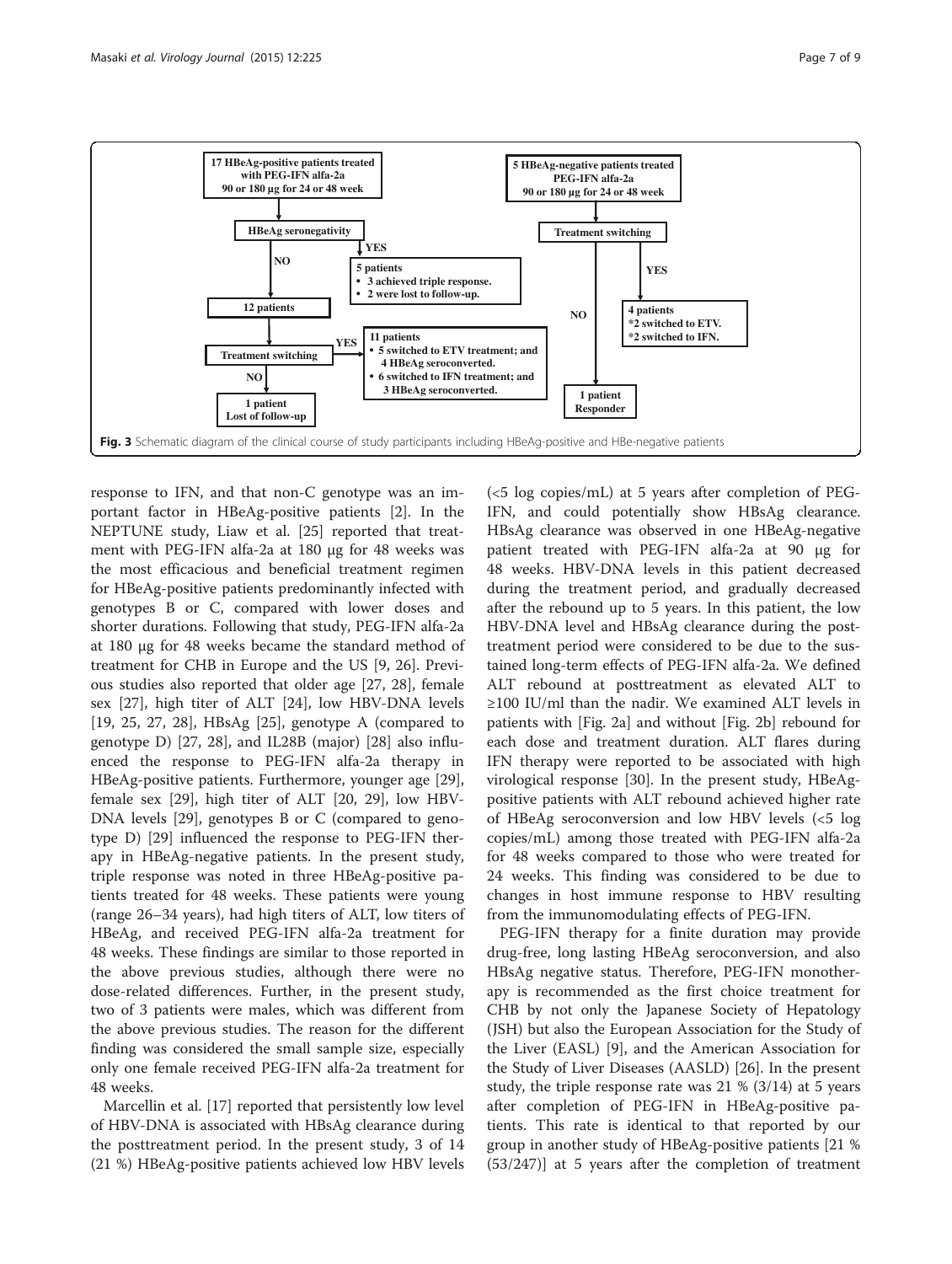<span id="page-7-0"></span>with conventional IFN [2]. Further studies of larger group of patients and longer posttreatment follow-up period are needed.

On the other hand, treatment with NA is effective in patients at high risk of progression to liver fibrosis and cirrhosis. We have determined the antiviral potency after 4 years of continuous entecavir treatment in patients with CHB infection, and reported that incremental increases were observed in the rates of undetectable HBV-DNA, HBeAg seroconversion, and ALT normalization, reaching 96 %, 38 %, and 93 %, respectively, by 4 years [7]. These rates are higher than those achieved after PEG-IFN treatment, but in general, the HBsAg negative rate is lower than that after PEG-IFN, only 0.2 %-5.1 % after 1–5 years of treatment [\[31, 32\]](#page-8-0). On the other hand, in our previous study, we reported that previous IFN therapy provided prior to NA therapy, was associated with HBsAg clearance in HBeAg-positive patients (HBsAg clearance rate ratio (95 % CI); 6.15 (1.69-22.4),  $p = 0.006$  by multivariate analysis) [[33](#page-8-0)]. In that study, HBsAg clearance was more likely to occur in patients with high baseline ALT levels. Considered together, the results of our previous and present studies suggest that introduction of PEG-IFN therapy before NA therapy could be effective.

Our study had one major limitation related to the small sample size. However, the study was unique in that all participating patients completed the 24 and 48 weeks PEG-IFN alfa-2a treatment without discontinuation. Another advantage of the study was it provided the first documentation of the long-term outcome after treatment with PEG-IFN alfa-2a in patients with CHB in Japan. Another study of larger patient sample is needed to validate our findings.

#### Conclusion

In conclusion, we investigated the long-term effects of PEG-IFN alfa-2a therapy in Japanese patients. At 5 years after completion of such therapy, the triple response rate in HBeAg-positive patients and combined response rate in HBeAg-negative patients were 21 % (3/14) and 25 % (1/4), respectively. The triple response was noted in all three patients treated with PEG-IFN alfa-2a for 48 weeks. Further studies of larger sample size, longer duration of treatment (>1 year) and longer follow-up, are warranted in order to confirm the present findings and establish the true response to PEG-IFN alfa-2a therapy in Japan.

#### Abbreviations

ALT: Alanine transferase; AST: Aspartate transaminase; CHB: Chronic hepatitis B; CLEIA: Chemiluminescent enzyme immunoassay; ELISA: Enzyme-linked immunosorbent assay; HBeAg: Hepatitis B e antigen; HBsAg: Hepatitis B surface antigen; HBsAb: Hepatitis B antibody; HBV: Hepatitis B virus; HCC: Hepatocellular carcinoma; IFN: Interferon; JSH: The Japanese Society of Hepatology; PCR: Polymerase chain reaction; PEG-IFN: Peginterferon.

#### Competing interests

H. Kumada has received lecture fees and consulting fees from MSD, Bristol-Myers Squibb, Mitsubishi Tanabe Pharma, Dainippon Sumitomo Pharma, Toray Industries. Y. Suzuki has received lecture fees from Bristol-Myers Squibb. F. Suzuki has received lecture fees from Bristol-Myers Squibb. K. Ikeda has received lecture fees from Dainippon Sumitomo Pharma and Eisai Co. All other authors have no conflicts to report.

#### Authors' contributions

KM drafted the manuscript, FS conceived of the study, and participated in its design and coordination and helped to draft the manuscript, TH participated in the design of the study, YK participated in the design of the study, HS participated in the design of the study, TH participated in the design of the study, NA participated in the design of the study, MK participated in the design of the study, SS participated in the design of the study, YS participated in the design of the study, YA participated in the design of the study, KI participated in the design of the study, MK participated in the design of the study, HK conceived of the study, and participated in its design and coordination and helped to draft the manuscript. All authors read and approved the final manuscript.

#### Financial support

This work was supported in part by grants from the Ministry of Health, Labour and Welfare in Japan and Japan Agency for Medical Research and Development.

#### Author details

<sup>1</sup>Department of Hepatology, Toranomon Hospital, Tokyo, Japan. <sup>2</sup>Research Institute for Hepatology, Toranomon Hospital, Tokyo, Japan.

# Received: 22 July 2015 Accepted: 14 December 2015<br>Published online: 23 December 2015

#### References

- 1. Beasley RP, Hwang LW, Lin CC, Chien CS. Hepatocellular carcinoma and hepatitis B virus. A prospective study of 22,707 men in Taiwan. Lancet. 1981;2:1129–33.
- 2. Suzuki F, Arase Y, Suzuki Y, Akuta N, Sezaki H, Seko Y, et al. Long-term efficacy of interferon therapy in patients with chronic hepatitis B virus infection in Japan. J Gastroenterol. 2012;47:814–22.
- 3. Dienstag JL, Perrillo RP, Schiff ER, Bartholomew M, Vicary C, Rubin M. A preliminary trial of lamivudine for chronic hepatitis B infection. N Engl J Med. 1995;333:1657–61.
- 4. Suzuki F, Suzuki Y, Tsubota A, Akuta N, Someya T, Kobayashi M, et al. Mutations of polymerase, precore and core promoter gene in hepatitis B virus during 5-year lamivudine therapy. J Hepatol. 2002;37:824–30.
- 5. Suzuki F, Tsubota A, Arase Y, Suzuki Y, Akuta N, Hosaka T, et al. Efficacy of lamivudine therapy and factors associated with emergence of resistance in chronic hepatitis B virus infection in Japan. Intervirol. 2003;46:182–9.
- 6. Marcellin P, Chang TT, Lim SG, Tong MJ, Sievert W, Shiffman ML, et al. Adefovir dipivoxil for the treatment of hepatitis B e antigen-positive chronic hepatitis B. N Engl J Med. 2003;348:808–16.
- 7. Ono A, Suzuki F, Kawamura Y, Sezaki H, Hosaka T, Akuta N, et al. Long-term continuous entecavir therapy in nucleos(t)ide-naïve chronic hepatitis B patients. J Hepatol. 2012;57:508–14.
- 8. Chang TT, Lai CL, Kew Yoon S, Lee SS, Coelho HS, Carrilho FJ, et al. Entecavir treatment for up to 5 years in patients with hepatitis B e antigen-positive chronic hepatitis B. Hepatol. 2010;51:422–30.
- 9. European Association for the study of the liver. EASL Clinical Practice Guidelines: management of chronic hepatitis B virus infection. J Hepatol. 2012;57:165–85.
- 10. Marcellin P, Gane E, Buti M, Afdhal N, Sievert W, Jacobson IM, et al. Regression of cirrhosis during treatment with tenofovir disoproxil fumarate for chronic hepatitis B: a 5-year open-label follow-up study. Lancet. 2013;381:468–75.
- 11. Yapali S, Talaat N, Lok AS. Management of hepatitis B: our practice and how it relates to the guidelines. Clin Gastroenterol Hepatol. 2014;12:16–26.
- 12. Liaw YF, Sung JJ, Chow WC, Farrell G, Lee CZ, Yuen H, et al. Lamivudine for patients with chronic hepatitis B and advanced liver disease. N Engl J Med. 2004;351:1521–31.